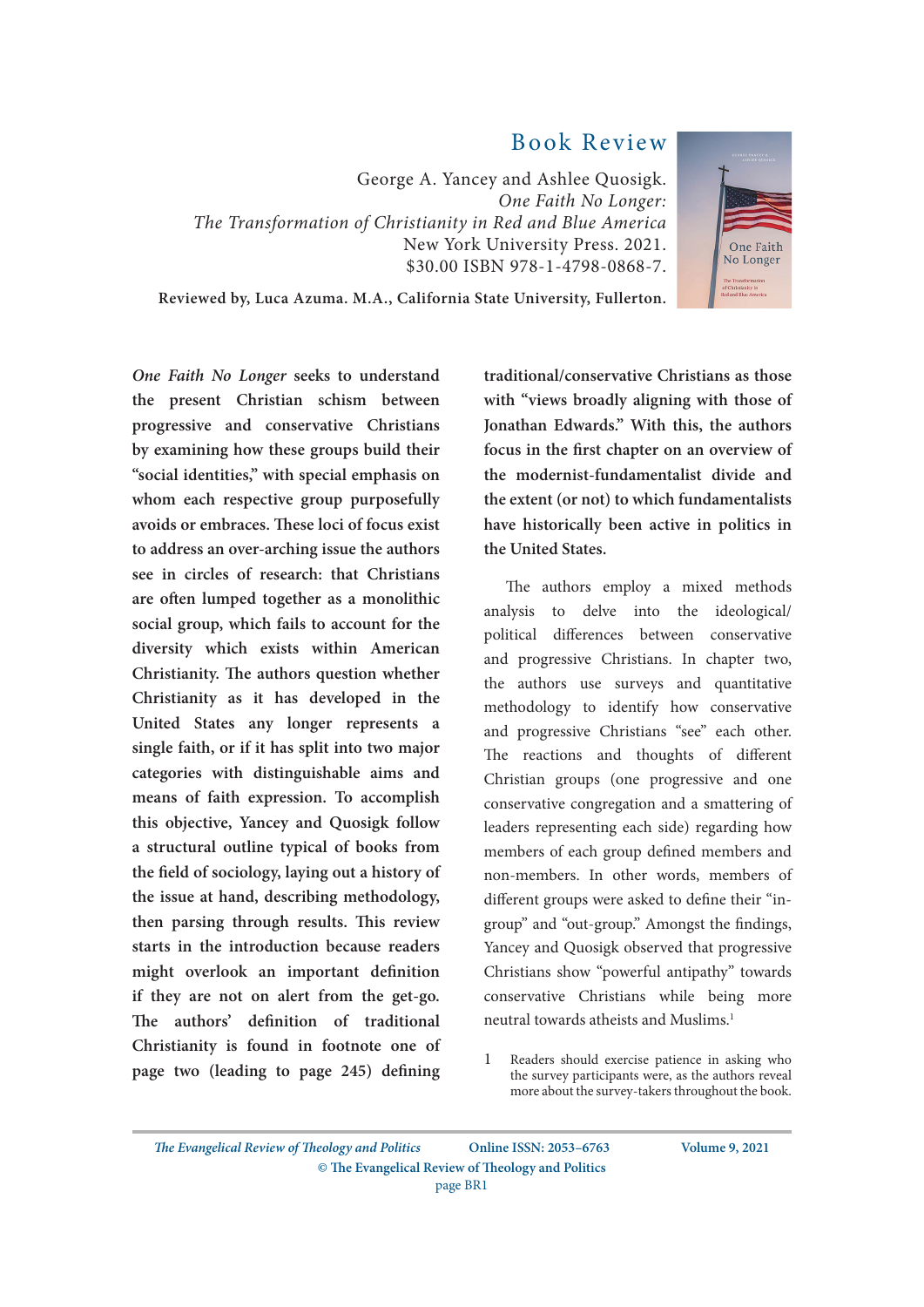## *The Evangelical Review of Theology and Politics*, Volume 10, 2022 Book Reviews, pp. BR1-4 RR<sub>2</sub>

Chapter three discusses the political preferences present amongst conservative and progressive Christians. The authors reviewed blog/website articles that discussed political issues and employed qualitative methods to identify how conservative and progressive Christians framed and argued political issues. The impetus for studying these persons was to glean their argumentation strategies directed at their peers to study intra-Christian dialogue to reveal what values each appeal to in convincing like-minded voters. The case-studies are on progressive Christians who oppose abortion, and conservative Christians who support immigration reform. Of the former, Yancey and Quosigk find that progressive Christians who oppose abortion typically will not advocate for legal reform, preferring to keep it as a personal stance rather than one imposed upon the broader society. On the latter, Yancey and Quosigk detail the theological standard by which they observe conservative Christians trying to sway each other on immigration policy.

Chapter four begins by insightfully pointing out the under-studied phenomenon of present conservative-progressive splits being starker even within denominations than interdenominational conflict that historically marked divisions within American Christianity.<sup>2</sup> The authors then move into an explanation of the qualitative methodology (i.e.—an open-format interview with congregation members and the leaders of the earlier survey) which serves as the basis for the presented findings in chapters five through seven. This chapter outlines

Findings are presented beginning on page 42.

preliminary findings before the subsequent, thematically-oriented chapters, and the method will serve researchers well if they are interested in higher themes expressed by the book but do not have time to expend looking more closely at the findings.

Hence, chapter five sets out (as will the following two chapters) to prove its title namely, that conservative Christians are more "theologically rigid" than progressive Christians, but are more "socially diverse." Yancey and Quosigk bring up the "In Christ Alone" hymnal word-change controversy to great effect, and skillfully employ interview questions surrounding depravity, damnation, and the authority of Scripture to assess conservative Christian views on matters that they might not be willing to address directly with someone they do not know.<sup>3</sup> Chapter six shows "Progressive Christians as Theologically Flexible and Politically Optimistic" presenting that "many progressives…perceived 'Christian' to be a socioreligious category, not a term to describe whether or not one believes in Christ for our forgiveness of sin."4 Chapter seven builds upon the work of chapter six, fleshing out the areas in which the authors see progressive Christianity deviating from historical Christian stances and their voluntary disassociation from theological conservatives.

Chapter eight answers "no," to the question of whether or not progressive and conservative Christians still belong together. Their argument stems from data they collected indicating two sides beginning to see each other as out-groups,

4 Ibid., 141.

*The Evangelical Review of Theology and Politics* **© The Evangelical Review of Theology and Politics Online ISSN: 2053–6763 Volume 10, 2022**

<sup>3</sup> For "In Christ Alone" see 96-97; for interviewing techniques and finding positions on "hardline" aspects of the faith, see 105-107.

<sup>2</sup> Yancey and Quosigk, *One Faith No Longer*, 79-81.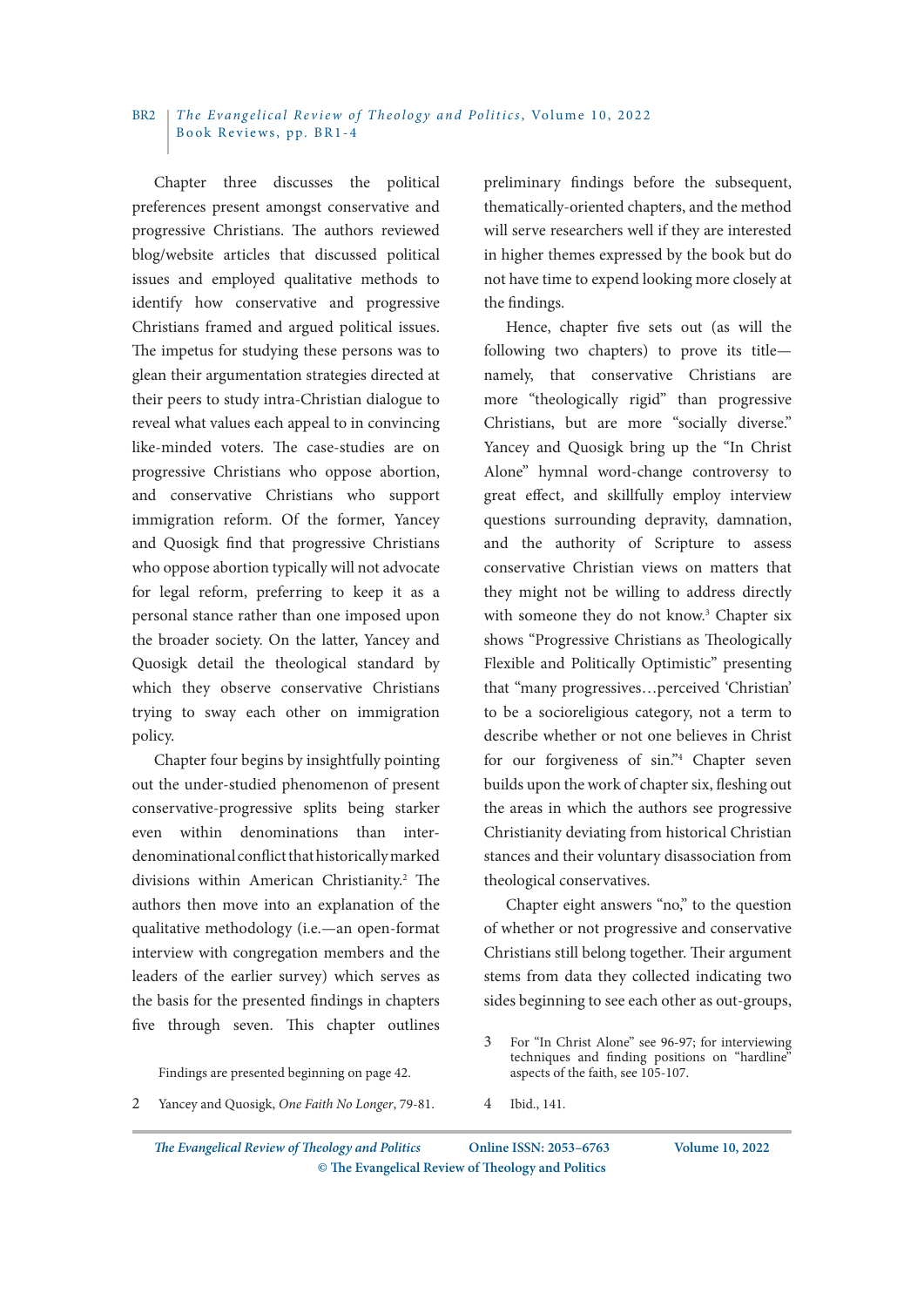## *The Evangelical Review of Theology and Politics*, Volume 10, 2022 Book Review, pp. BR1-4 BR3

and finding "sufficient differences in [the] core beliefs" which produces "a different ultimate goal for each group."5 The authors liken this split to the emergence of Buddhism from Hinduism, stating, "we are not impressed by arguments that both progressive and conservative Christians intend to serve Christ, if what they mean by serving Christ is tied to dramatically different value systems and ways to answer questions of meaning."6 This leads to a further conclusion of significant interest for scholars of Christianity, that progressive and conservative Christians "cannot be grouped together in any meaningful way" and should be treated separately in academic inquiries.<sup>7</sup>

The aforementioned conclusion ruminates upon the future of Christianity in the United States given the divide the authors have identified, and presents musings which scholars will find stirring for their own research. Among these, Yancey and Quosigk question the view of Christians as the majority given their divided state, and ponder the dearth of research on Christians who claim to hold a middle ground between the warring factions.<sup>8</sup> They also state: "If there is a civil war withing Christianity…it is progressive Christians who understand that fact and have reacted accordingly. They are the ones who are most likely to take the initiative to condemn conservative Christians. They are the ones more isolated from other Christians and thus most likely to direct negative stereotypes toward other Christians. To be sure, critiques

- 7 Ibid., 205.
- 8 Ibid., 215-224.

of progressive Christianity by conservative Christians exist, but there is not the sense of war against other Christians that is more common among progressive Christians."9 This segment does not provide a complete picture of the rich dialogue and fierce competition between the two sides, and is derived narrowly from the research of this particular study. A more contextualized, less ahistorical approach (which Molly Worthen's intellectual history provides) quickly reveals, among other events, key flashpoints from Al Mohler's cleansing of the Southern Baptist Seminary's theological progressives to the 1978 Chicago Statement on Biblical Inerrancy and the 2000 Baptist and Faith message.<sup>10</sup>

These claims also run contradictory to findings in a recent book by fellow sociologist Brad Vermurlen, whose observations in *Reformed Resurgence: The New Calvinist Movement and the Battle Over American Evangelicalism* may be read as a meta-analysis of the argumentation displayed in *One Faith No Longer*. 11 Vermurlen suggests that leaders and intellectuals of conservative theological bent "enact their accumulated symbolic power in the American Evangelical field as part of a 'classification' struggle over which Christian leaders (in addition to themselves) ought to be classified or categorized as belonging to

- 9 Yancey and Quosigk, One Faith No Longer, 213.
- 10 Molly Worthen, *Apostles of Reason: The Crisis of Authority in American Evangelicalism*, Oxford University Press, 2014, 199-202, 208, 221, 231, 235, 239-240.
- 11 Brad Vermurlen, *Reformed Resurgence: The New Calvinist Movement and the Battle Over American Evangelicalism*, Oxford University Press, 2020, 94, 143, 174, 191.

*The Evangelical Review of Theology and Politics* **© The Evangelical Review of Theology and Politics Online ISSN: 2053–6763 Volume 10, 2022**

<sup>5</sup> Ibid., 197; 201; 215.

<sup>6</sup> Ibid., 204.